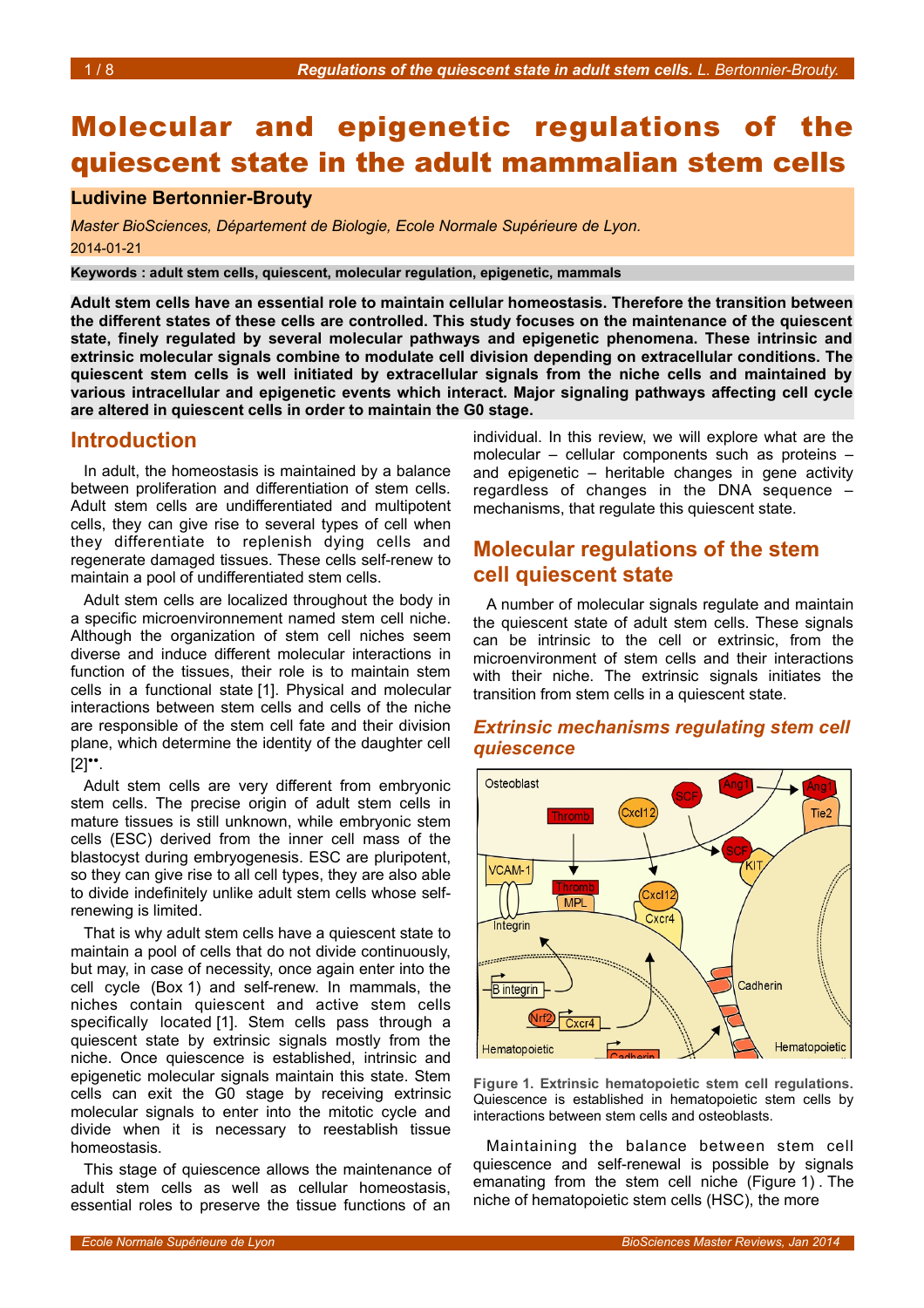**Box 1. Cell-division cycle**

<span id="page-1-0"></span>The cell cycle consists of different stages:

- Interphase divided into three parts: during the G1 stage, the cell increases in size, followed by the synthesis phase (S) where the DNA replicates and the G2 phase where the cell continues to grow.
- Cell division: the mitosis (M), the mother cell divides to give two daughter cells.

The transitions between each phase are controlled by checkpoints, and the cycle is regulated by cyclins and cyclin-dependent-kinases (CDKs). These proteins form functional heterodimers with catalytic role and activate or inactivate various target protein by phosphorylation to allow passage into the next phase of the cell cycle. The cyclin-dependent kinase inhibitor proteins (CDKIs) negatively regulate the cell cycle by inactivating CDKs [47].

During the stage of quiescence (G0), the cell actively represses factors inducing proliferation. Some cells do not pass through this point, others may remain long term.



studied, is localized in the bone marrow (BM) [3]•. Adult hematopoietic stem cells are located in BM but they have an endothelial embryonic origin, results showed that mice HSC were produced in the aorta in the embryo, and then migrate into the BM. In adults, a microenvironment of osteoblasts, bone marrow stromal, endothelial cells and extracellular matrix surrounds the stem cells [4]. The state of HSC quiescence appears to depending on the location of stem cells in the niche. Interactions between cells induce HSC quiescent state, a retention of HSCs in their niche and a blocking of apoptosis. The hematopoietic microenvironment regulates HSC number and function for maintain the

homeostasis. In case of homeostasis unbalance, expansions signals are forwarded to the stem cell so that it auto-renewed.

#### **Signals from the niche are necessary to mediate the location of HSC.**

CXCL-12 is a chemokine ligand produced by bone marrow and guiding HSCs to a specific niche location when bound to CXCR4 [5][6]••. In HSC, the activation of the expression of CXCR4 is dependent on Nrf2 (nuclear factor erythroid 2-related factor 2), a global regulator of oxidative stress response. Nrf2 binds to the CXCR4 gene promoter to activate its expression. Interaction between CXCL-12 and CXCR4 induced change in HSC niche location, which facilitates the HSC entry into quiescent state. This production of CXCL-12 is regulated by the sympathetic nervous system [7]<sup>\*\*</sup>. A low level of CXCL-12 is correlated with an HSC output of the niche, inducing their differentiation. Therefore the expression of CXCL-12 is necessary to the establishment and maintenance of quiescent HSC. Moreover expression of CXCL-12 is mediated by genes of the molecular circadian clock, explaining the cyclical release of hematopoietic stem cells from the niche. The sympathetic nervous system secretes noradrenaline in the bone marrow that interacts with a osteoblast receptor inducing a down regulation of CXCL-12 expression [8]. Furthermore, integrin of the HSC binds to osteoblast VCAM-1 (Vascular cell adhesion protein 1), thereby preserving the location of the cell.

#### **Quiescence state is possible by the presence of extrinsic signals.**

Once the HSC at the right location, signals induce its quiescence. Ang-1 (Angiopoietin-1) binds to the stem cell receptor tyrosine kinase Tie2 which activates β-integrin and N-cadherin expressions [9]. These proteins interact with the extracellular matrix and the niche cells inducing HSC retention. In addition the interaction between the thrombopotetin (thromb) and its MPL receptor (myeloproliferative leukemia virus oncogene) is also necessary to maintain the ideal number of hematopoietic quiescent stem cells, as the interaction between the osteoblast ligand SCF (Stem Cell Factor) and KIT receptor [10]. The osteopontin from the osteoblasts also inhibit the proliferation of the hematopoietic stem cells in the bone marrow niche. These various signals are anti-apoptosis, protect the cells from differentiation signals and arrest the cellcycle.

#### **Signals maintaining quiescence are in turn regulated.**

The Wnt pathway regulates also the stem cells in the niche. By binding to Frizzled receptor, Wnt protein (wingless) initiates a signaling cascade inducing to stop the β-catenin degradation. The active signal of the β-catenin induces the stem cell quiescence. Wnt signaling induces also an expression of p21, a CDKi, which inhibit the cell cycling. The expression of deltalike 1 homolog (Dlk1) from the osteoblasts inhibit the Wnt signaling and induce a proliferation of the HSC, cells out of their quiescent state [11, 12].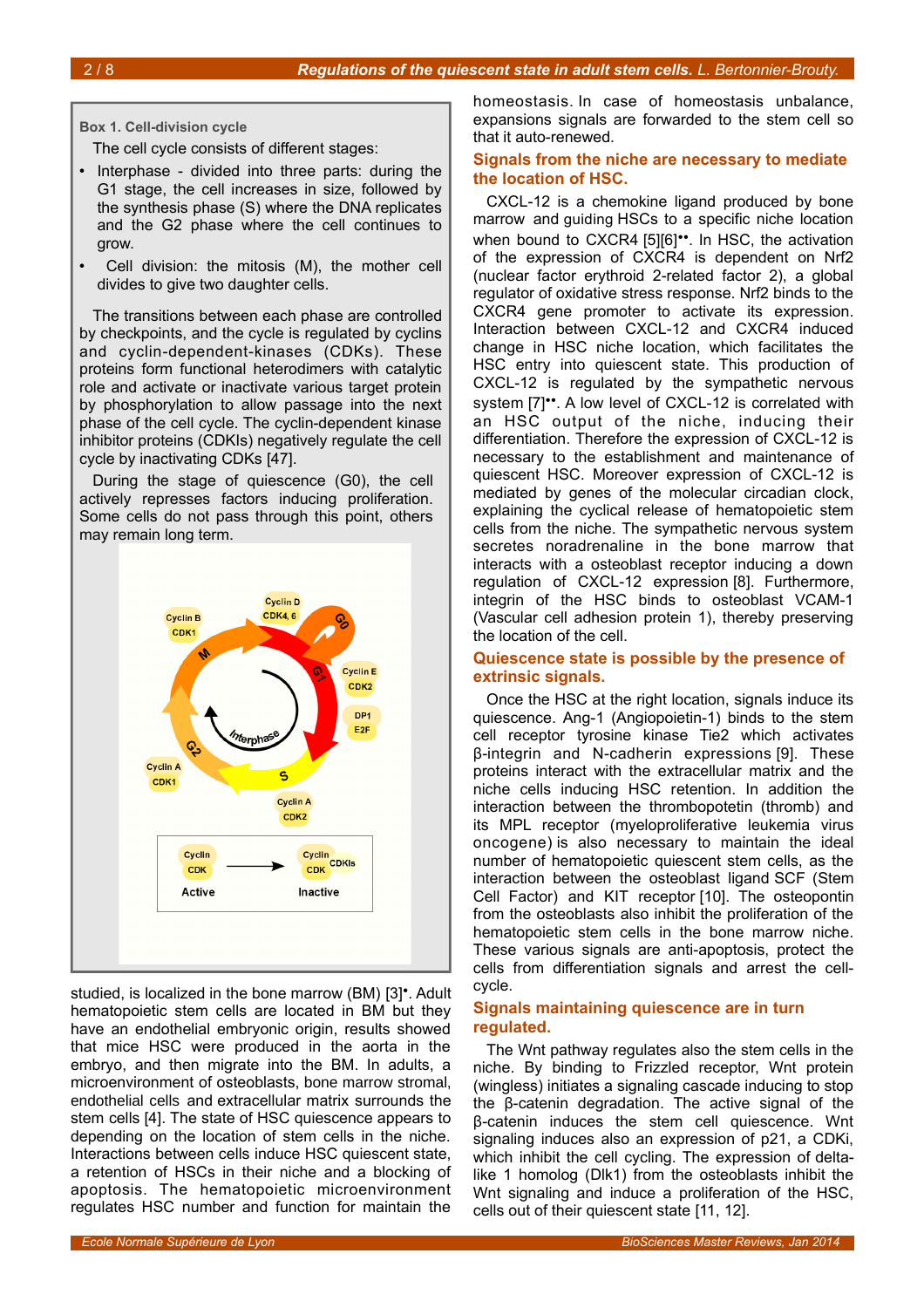#### **Role of some signals in the quiescent state regulation remains uncertain.**

TGF-β and BMP signals from the osteoblasts seem maintain the quiescent state of the hematopoietic and neural stem cells by inhibiting the cell growth. However the publication of conflicting results indicates that other experiments may be necessary to understand the role of these molecules in the quiescence regulation.

#### *Intrinsic mechanisms regulating stem cell quiescence*

Although extrinsic signals induce quiescence of stem cells, the intrinsic molecular signals maintain this state. There is a strong link between the intrinsic and extrinsic regulation of quiescence. Extrinsic signals from the environment induce molecular cascades in stem cells which self-sustaining quiescence (Figure [2\)](#page-2-0).



<span id="page-2-0"></span>**Figure 2. Cell cycle intrinsic regulation.** The molecular signals are added to maintain the state of quiescence of hematopoietic stem cells.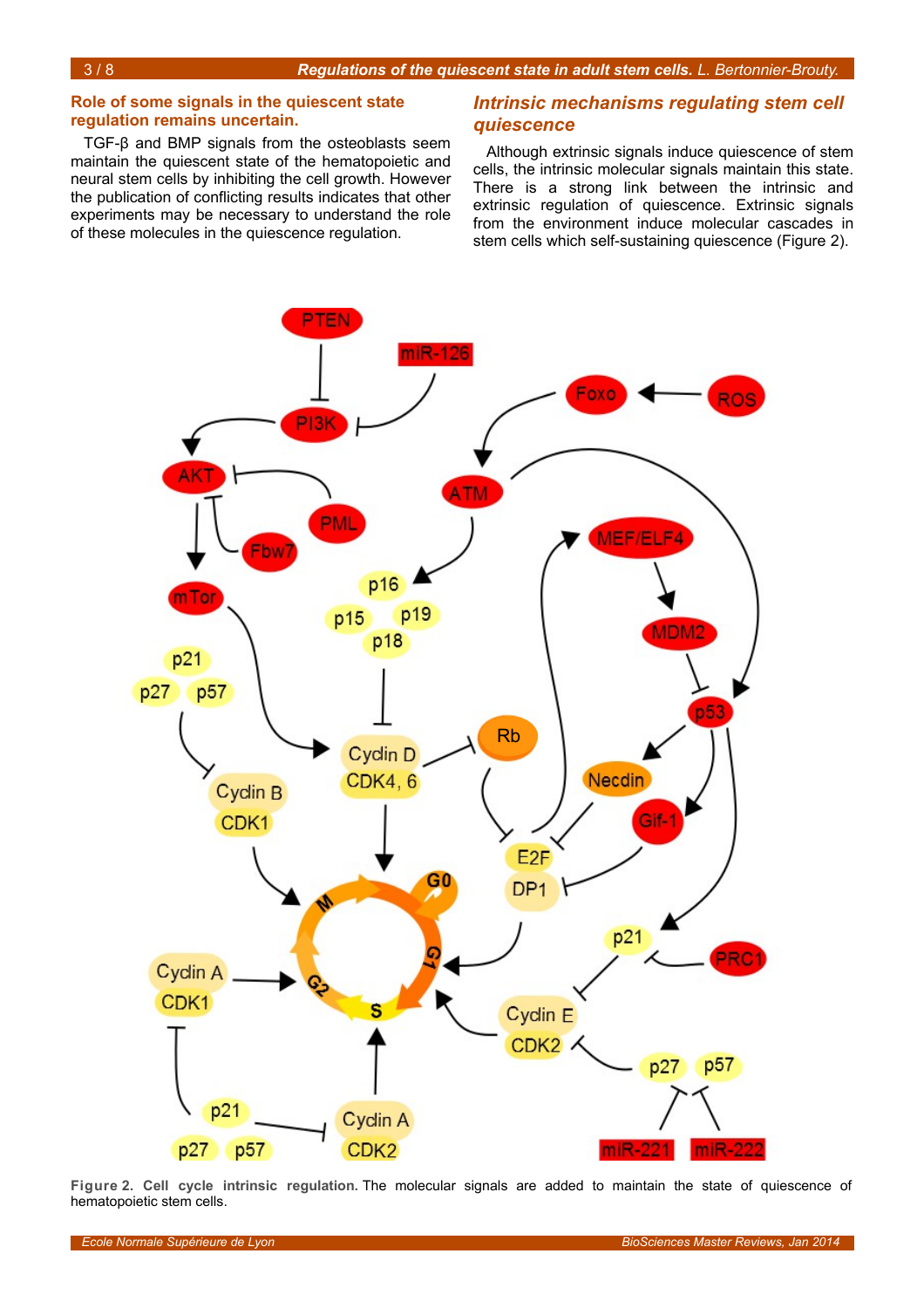#### **Rb hypophosphorylation blocks the cell cycle.**

The retinoblastoma (Rb) proteins family, known as tumor suppressors, possess a binding domain of many transcription factors, including E2F1. E2F1 is a transcription factor and this interaction with DP1 activates necessary genes to the cell to enter S phase in the cell cycle. It has been demonstrated that in the neural stem cells when the Rb protein is hypophosphorylated, it binds to E2F1 to repress and thus block the entry into S phase in the cell. In G1 phase, cyclin D and cyclin E activate the cyclindependent-kinases (CDK) CDK2 and CDK6 which will induce the phosphorylation of Rb. Once Rb phosphorylated, EF2 it releases which allows the cell cycle progress. In quiescent cells, Rb inhibits E2F, thereby blocking the cell cycle [13]••[14].

#### **p53 up-regulates the quiescent state.**

The transcription factor p53, known to block the cell cycle and induce apoptosis in case of DNA damage, promotes the quiescent state of neural and hematopoietic stem cells. P53 binds to promoters Gfi-1 (growth factor independent 1) and Necdin, a growth suppressor, to activate their expression. Thereby the expression level of Necdin is correlated with the rate of quiescent hematopoietic stem cells. Moreover, it has been shown in embryonic neural stem cells that Necdin can interact with the transcription factor E2F in the same way that the Rb family proteins, resulting in an inhibition of proliferation by blocking the cell cycle [15]. Similarly Gfi-1, which encodes a nuclear zinc finger protein that functions as a transcriptional repressor, limits the proliferation of these stem cells and maintain their integrity [16]. Interactions between Gfi-1, and several factors of the E2F family have also been identified, supposing that Gfi-1 regulates the cell cycle using this way. The p53 expression seems also

modulated by the transcription factor MEF/ELF4 facilitating the entry of the hematopoietic stem cell into the cell cycle [13]••. E2F transcription factors enable MEF/ELF4 gene, allowing activation of MDM2, a repressor of p53. In quiescent cells, these factors E2F are inhibited, thereby blocking the cell cycle.

#### **The CDKIs maintains the quiescent state.**

The conservation of quiescent stem cells is also possible through inhibition of CDKs by CDKIs as p21, p27 and p57 [17]. P27 and p57 prevent the nuclear transport of the complex Hsp70-cyclin D1 necessary to advanced cell cycle and thus blocks the cell cycle in the hematopoietic stem cells. P21 is also necessary to keep the quiescent state of stem cells as it governs the entry into the cell cycle. In the neural stem cell, p15, p21, p16 and p27 suppress cell proliferation by inhibiting the phosphorylation of Rb, which can thus inhibit E2F.

#### **Regulation of oxidative stress is necessary to maintain the quiescent state.**

The intracellular level of [reactive oxygen species](http://www.ncbi.nlm.nih.gov/pubmed/22286106) [\(ROS\)](http://www.ncbi.nlm.nih.gov/pubmed/22286106) correlates with the proliferation of hematopoietic stem cells. Too high levels of ROS are toxic to the cell, but ROS is necessary to optimize the proliferation and differentiation. Thus, if the rate of ROS is too low, the cell enters a quiescent state. In the quiescent cell, Forkhead box O protein family (FOXOs) are activated in response to oxidative stress inducing an increase in expression of genes down-regulating the oxidative stress. ATM (ataxia telangiectasia mutated) and its target, p16 are downstream of FOXO and also repress the cell cycle [19, 20]. The inhibition by Rb to block the cell cycle is also dependent on the inhibition of oxidative stress by ATM. The AKT/PI3K, in link with a high level of ROS, induces the mTor pathway, responsible of cell proliferation [21]. So, for maintaining

<span id="page-3-0"></span>**Box 2. Epigenetic regulations.**

Epigenetics is the study of heritable traits modifying the activity of genes that are not caused by changes in the DNA sequence. Epigenetic regulations are numerous and induce a change in the chromatin structure and access to DNA. Epigenetic marks can be of different types [44].

*The cytosines of DNA can be methylated in mammals*. Methylation converts cytosine in 5-méthylcytosine1 in the CG DNA sequences inducing a change in expression or gene regulation. This mark is reversible. Moreover DNA methylation is a major player in the establishment of irreversible parental imprinting, the mechanism by which gene expression will depend on the parental origin.

Polycomb-group proteins are a family of proteins that can remodel chromatin by a epigenetic pathway [46]. As epigenetic modifiers, PcG complexes promote gene repression via particular chromatin modifications and compaction, maintaining transcriptional silencing.

*Histones can also be epigenetically modified* on the the N-term protein chain by acetylation, methylation, ubiquitination, phosphorylation [45]. The degree of chromatin condensation is regulated by these modifications, so these marks regulate transcription. Acetylation of the lysines is a signal correlated with an increase in transcriptional activity. On the contrary the effects of methylation of lysines depends on the residue modified, inducing transcriptional activation or on the contrary, repression. The common nomenclature of histone modifications is: first the name of the histone, followed by the single-letter amino acid abbreviation and the amino acid position in the protein and then the type of modification (Ac: acetyl, Me: methyl, P: phosphate, Ub: ubiquitin) and the number of modifications. Ex: For trimethylation of lysine 27 in histone 3: H3K27me3.

The miRNA are untranslated small interfering RNAs that repress specific complementary messenger RNAs, this is a post transcriptional regulation [43].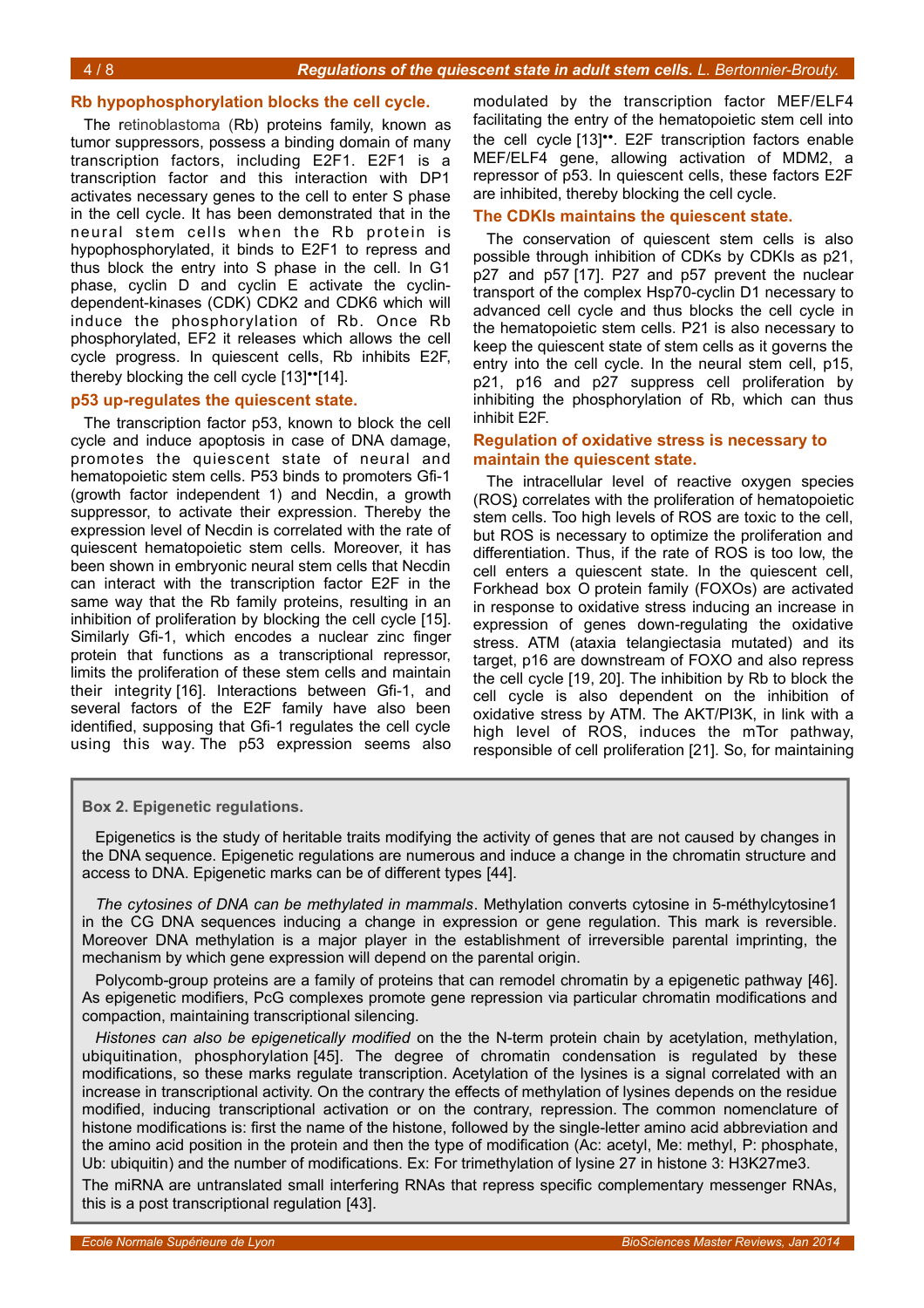the quiescent state, the E3 ubiquitin ligase Fbw7 [22], PTEN [23] and PML [24] inhibit the mTor pathway in addition to regulating the ROS level.

## **Epigenetic modifications regulate the quiescent state of stem cells**

The quiescent state of adult stem cells is also maintained by various epigenetic signals in complement of molecular signals (Box [2\)](#page-3-0).

#### *DNA methylation*

DNA methylation of the neural stem cells is dynamic and active during the stage of quiescence, since the marks of DNA methylation are generally repression signals, it is assumed that the genes methylated are implicated in the differentiation. Inactivation of these genes induces maintenance of quiescent stem cells.

The pattern of imprinted gene expression, genes expressed i n a parent-of-origin-specific manner, is largely retained in hematopoietic stem cells, as well as muscle and epidermal stem cells. Genes subject to imprints as p57, or Necdin have a role in quiescence maintaining.

#### **Maternal imprinting at the H19–Igf2 locus maintains the quiescent state.**

In the hematopoietic stem cells, the maternal H19 region of methylated DNA allows the production of miR-675 [25]. This miR-675 limits the expression of IGF1R (insulin-like growth factor 1 receptor), a factor in the mTor pathway that promotes proliferation. Therefore if miR-675 limits the proliferation by blocking IGF1R, quiescence is maintained.

#### **PIAS1 maintains the quiescent state of hematopoietic stem cells.**

PIAS1 (Protein inhibitor of activated STAT-1), a SUMO E3 ligase-protein inhibits DNMT3A, a DNAmethyltransferase, and STAT1, an activator of transcription. These inhibitions induce methylation and inactivation of GATA1 and of many other genes to keep the quiescent state of the hematopoietic stem cell [26,27].

According to current studies, CpG methylation marks seem especially differ between undifferentiated state and differential stem cells rather than on their quiescent or proliferation state [28]. However, it should be noticed that quiescent stem cells have a different expression profile for imprinted genes, therefore dependent gene methylation.

#### *Small interfering RNAs*

Many miRNAs regulate the quiescent stem cells by inhibiting molecules inducing cell differentiation or proliferation.

#### **MiR-489 maintains the quiescent state by inactivation of Dek.**

In the muscle stem cells, the rate of miRNA-489 expression is correlated with the state of the stem cells, a high miRNA expression indicates cell quiescence [29]. The target of this miRNA is Dek, an oncogene involved

in chromatin organization to facilitate transcription and induce a cell proliferation and regulating the exit from quiescence. Consequently, by the inhibition of Dek, the miRNA-489 preserve the quiescent state.

#### **MiR-126 controls the quiescent state by the regulation of the PI3K–AKT signaling pathway.**

In HSC, miRNA-126 inhibits PI3K/AKT pathway and blocks mTor downstream PI3K. Since mTor pathway induces cell proliferation, block this signaling by miR-126 maintains quiescence [30].

#### **MiR-31 is present in the quiescent stem cells.**

In quiescent muscle cells, the Myogenic factor Myf5 which regulates [muscle differentiation](http://en.wikipedia.org/wiki/Myogenesis) is transcribed but not translated. In fact, the Myf5 messenger RNA (mRNA) is sequestered and targeted by miR-31, which silences it. When the cell is activated, Myf5 mRNA is released in order to be transcribed and induce differentiation or myogenesis [31]. Therefore the miR-31 is transcribed in quiescent cells to inhibit cell differentiation.

#### **MiR-221 and miR-222 prevent quiescence state.**

The miR-221 and miR-222 target the p27 and p57 CDKIs to induce the transition from a quiescent cell in the S phase of the cell cycle [32]. These miRNAs inhibit cell cycle inhibitors, the cycle is active and the cells divide.

#### *Histones modifications*

#### **Quiescent neural stem cells have a complex epigenetic pattern.**

They have on the same gene stimulatory (H4ac) and inhibitory signals (H3Kme) [34]. The presence of two types of signals suggests the necessity of a fine and fast control. To exit the quiescent state it is necessary to remove some inhibitory marks so that chromatin becomes accessible to the transcriptional machinery. H3K4me2 and H3K27me3 epigenetic marks are higher in quiescent neural cells and reduction of these marks is correlated with cell differentiation. So, these epigenetic mark modifications are associated with genes to maintain the quiescent state of the cells. During the quiescent state, the genes required for cell differentiation are inhibited by chromatin compaction thanks to epigenetic histone marks.

#### **H4K20me2 and H4K20me3 are associate with the quiescent state.**

H4K20 methylation is the mark most significantly enriched in chromatin of quiescent stem cells. The methylation decrease at this histone site is correlated with cell proliferation. The methylation of H4K20 plays on the compaction of DNA, therefore more this lysine is methylated, more the DNA is compact and thus impossible to transcribe [34].

#### *Polycomb group*

#### **The polycomb complex PRC1 is a marker of active state.**

In the neural stem cells in culture, the polycomb repressive complex 1 (PRC1) component Bmi1 repress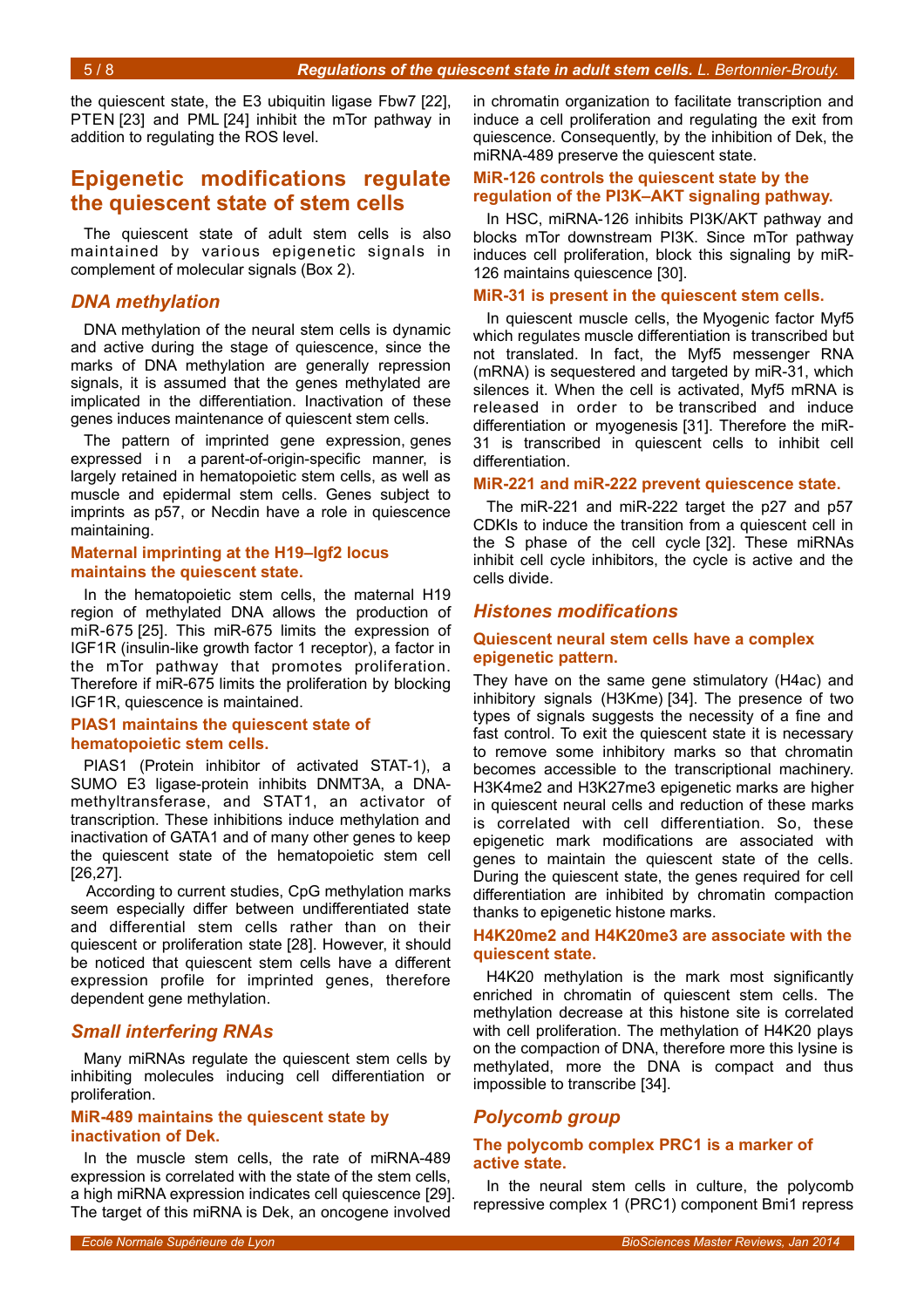p21, the CDKI p16 and p19. However these CDKIs are required to maintain the quiescent state of stem cells. The regulation of Polycomb group therefore appears to induce in the neural stem cells an activation and differentiation of stem cells. In HSC the PRC1 inhibit the *Ink4/Arf* locus, which encodes cell cycle inhibitors p16 and p19. Since inhibitors cycle are inhibited, cell proliferation is induced. Bmi1 prevents their differentiation so the stem cells can self-renew and proliferate [35,36].

#### **EZH2 influences the self-renewal and proliferation of the stem cells.**

EZH2, a subunit of the Polycomb repressive complex 2, is not expressed in quiescent cells. However, the presence of EZH2 in the stem cells is correlated with the activation of this stem cells. So EZH2 appears required to reactivate the cell cycle [37,38]. EZH2 also plays an important role in the proliferation and differentiation but their functions are not yet clear, further studies would be necessary to better understand this regulatory mechanism.

The various polycomb complexes appear to be characteristic of active stem cells because they induce the inhibition of factors maintaining the quiescent stem cell state*.*

#### *The epigenetic regulation is a combination of this different marks*

By the example of epigenetic regulation inducing senescence of cancerous stem cells can be seen that all regulation phenomena are dependent [39]•. The inhibition of DNA methyltransferases (DNMT) by small interfering RNA in the active cells can induce a modification on histone marks and a decrease of methylation in CpG islands in the promoters of p16 and p21. Inhibition of DNMT also induces an increase in miRNA targeting polycomb complex, and therefore a reduction of complexes, including Bmi1 and EZH2, which methyl the H3K9 and H3K27 on the promoters of p16 and p21. There is therefore a reactivation of these CDKIs, which will block the cell cycle in G1 phase inducing cell senescence.

Although molecular actors appear identical between the phenomenon of senescence and quiescence, the cellular senescence regulatory varies because is not reversible unlike quiescence. Over a senescent cell is a damaged cell, while the cell quiescence is a stage that can be intermediate, wherein the cell is not dividing.

## *Discussion*

The mechanisms establishing the quiescent stem cells are extracellular and dependents of the niche. Soon as the cell is in a state of quiescence, many molecular and epigenetic factors maintain this state. The cells appear to leave the quiescent state only by restimulation from the cells of the niche. The regulation of quiescence is accomplished in the microenvironment of stem cells but also by more distant signals from the nervous system to maintain cellular homeostasis.

Many diseases are associated with stem cell dysregulations and therefore results in a disequilibrium of tissue homeostasis. A modification of expression of factors that regulate the cell cycle induces changes in cell proliferation rate, jeopardizing cellular homeostasis. Many factors known to be tumor suppressors or oncogenes are involved in the regulation of the quiescent state, if these factors are not tightly regulated, an excessive cell proliferation may develop and cause cancer. It has been shown that problems of cell proliferation regulation may induce cancers such as leukemia if it is the hematopoietic stem cells that are affected [40], or melanoma for epithelial stem cells [41]. Control quiescence is one of the tracks in the development of new cancer treatments. Indeed, mutated stem cells entering into quiescence are not affected by current chemotherapy treatments and are a pool of cells able to create new tumors if they emerge from their quiescence [42].

Understanding the regulation of stem cells is also essential to succeed the implementation of cell-based therapies aimed at restoring a tissue or organ by grafting new cells. Moreover, the transformation of adult stem cells in induced pluripotent cells also requires a perfect understanding of the mechanisms regulating these cells.

## **Acknowledgments**

I thank Dr Valerie Goubard for her help and advice concerning this review.

## **References and recommended reading**

Papers of particular interest have been highlighted as: of special interest of outstanding interest

- 1. Mitsiadis TA, Barrandon O, Rochat A, Barrandon Y, De Bari C: **Stem cell niches in mammals**. *Exp. Cell Res.* 2007, **313**:3377–3385. [doi: 10.1016/j.yexcr.2007.07.027] [PMID: 17764674]
- 2. Li L, Xie T: **Stem cell niche: structure and function**. *Annu. Rev. Cell Dev. Biol.* 2005, **21**:605–631. [doi: 10.1146/annurev.cellbio.21.012704.131525] [PMID: 16212509]
- ●● This is a full review on the functions of different types of stem cell niches.
- 3. Wilson A, Trumpp A: **Bone-marrow haematopoieticstem-cell niches**. *Nat. Rev. Immunol.* 2006, **6**:93–106. [doi: 10.1038/nri1779] [PMID: 16491134].
- A specific review to hematopoietic stem cells that are most often studied to understand the mechanisms of quiescence.
- 4. Calvi LM, Adams GB, Weibrecht KW, Weber JM, Olson DP, Knight MC, Martin RP, Schipani E, Divieti P, Bringhurst FR, et al.: **Osteoblastic cells regulate the haematopoietic stem cell niche**. *Nature* 2003, **425**:841–846. [doi: 10.1038/nature02040]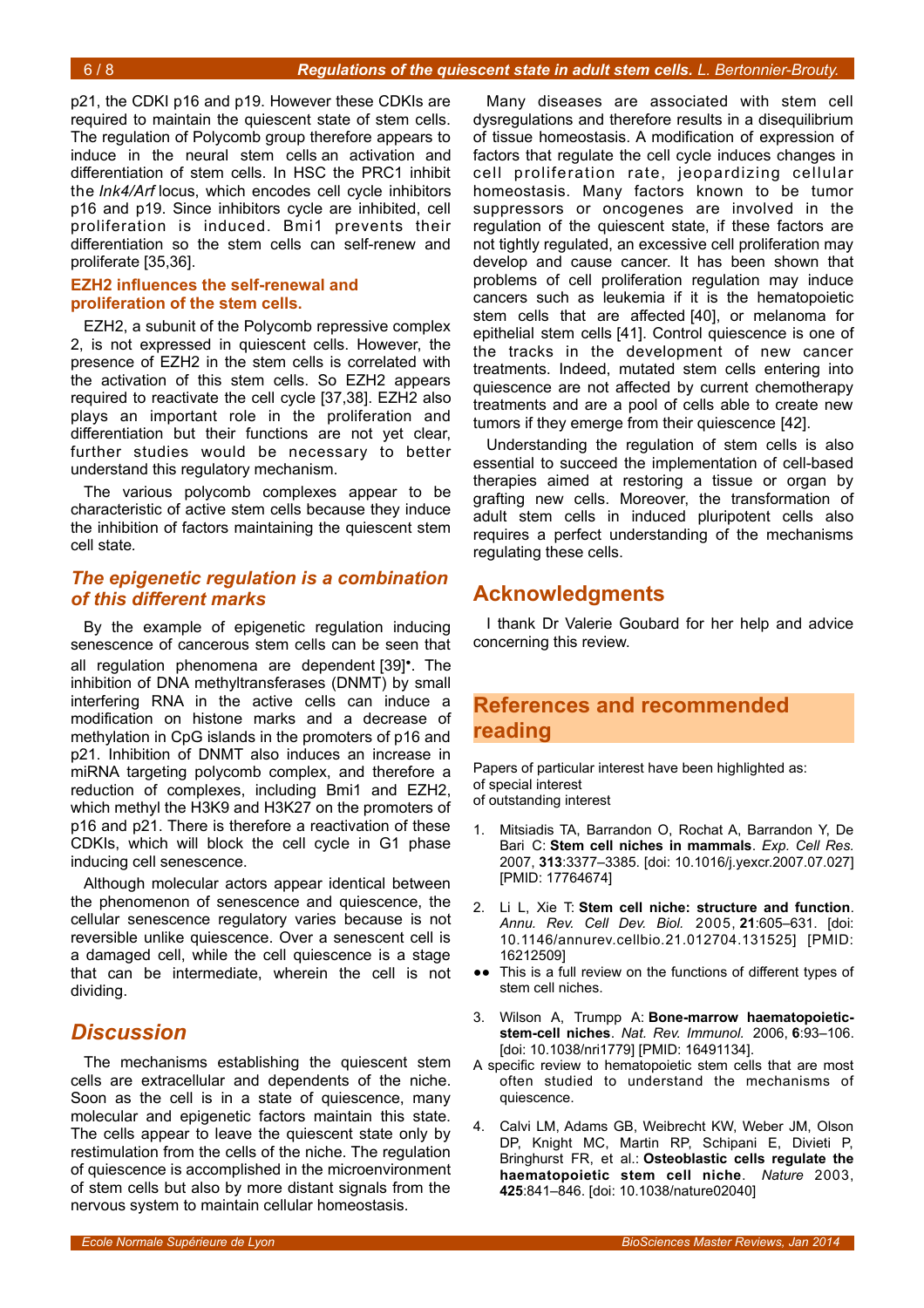#### 7 / 8 *Regulations of the quiescent state in adult stem cells. L. Bertonnier-Brouty.*

- 5. Nie Y, Han Y-C, Zou Y-R: **CXCR4 is required for the quiescence of primitive hematopoietic cells**. *J. Exp. Med.* 2008, **205**:777–783. [doi: 10.1084/jem.20072513] [PMID: 18378795] [PMCID: PMC2292218]
- 6. Tzeng Y-S, Li H, Kang Y-L, Chen W-C, Cheng W-C, Lai D-M: **Loss of Cxcl12/Sdf-1 in adult mice decreases the quiescent state of hematopoietic stem/progenitor cells and alters the pattern of hematopoietic regeneration after myelosuppression**. *Blood* 2011, **117**:429–439. [doi: 10.1182/blood-2010-01-266833] [PMID: 20833981]
- CXCL12 the signal is one of the most important signals to the input of the quiescent stem cells.
- 7. Katayama Y, Battista M, Kao W-M, Hidalgo A, Peired AJ, Thomas SA, Frenette PS: Signals from the **sympathetic nervous system regulate hematopoietic stem cell egress from bone marrow**. *Cell* 2006, **124**:407–421. [doi: 10.1016/j.cell.2005.10.041] [PMID: 16439213]
- Article which makes the link between the nervous system and the microenvironment of stem cells, ranging up to molecular changes
- 8. Méndez-Ferrer S, Lucas D, Battista M, Frenette PS: **Haematopoietic stem cell release is regulated by circadian oscillations**. *Nature* 2008, **452**:442–447. [doi: 10.1038/nature06685] [PMID: 18256599]
- 9. Gomei Y, Nakamura Y, Yoshihara H, Hosokawa K, Iwasaki H, Suda T, Arai F: **Functional differences between two Tie2 ligands, angiopoietin-1 and -2, in regulation of adult bone marrow hematopoietic stem cells**. *Exp. Hematol.* 2 0 1 0 , **38**:82–89. [doi: 10.1016/j.exphem.2009.11.007] [PMID: 19945502]
- 10. Yoshihara H, Arai F, Hosokawa K, Hagiwara T, Takubo K, Nakamura Y, Gomei Y, Iwasaki H, Matsuoka S, Miyamoto K, et al.: **Thrombopoietin/MPL signaling regulates hematopoietic stem cell quiescence and interaction with the osteoblastic niche**. *Cell Stem Cell* 2007, **1**:685–697. [doi: 10.1016/j.stem.2007.10.020] [PMID: 18371409]
- 11. Ferrón SR, Charalambous M, Radford E, McEwen K, Wildner H, Hind E, Morante-Redolat JM, Laborda J, Guillemot F, Bauer SR, et al.: **Postnatal loss of Dlk1 imprinting in stem cells and niche astrocytes regulates neurogenesis**. *Nature* 2011, **475**:381–385. [doi: 10.1038/nature10229] [PMID: 21776083 ] [PMCID: PMC3160481]
- 12. Fleming HE, Janzen V, Lo Celso C, Guo J, Leahy KM, Kronenberg HM, Scadden DT: **Wnt signaling in the niche enforces hematopoietic stem cell quiescence and is necessary to preserve self-renewal** *in vivo*. *C e l l S t e m C e l l* 2 0 0 8 , **2**:274–283. [doi: 10.1016/j.stem.2008.01.003]
- 13. Taura M, Suico MA, Fukuda R, Koga T, Shuto T, Sato T, Morino-Koga S, Okada S, Kai H: MEF/ELF4 **transactivation by E2F1 is inhibited by p53**. *Nucleic Acids Res.* 2011, **39**:76–88. [doi: 10.1093/nar/gkq762] [PMID: 20805247]
- Section that connects different tumor suppressor factors, stem cell quiescence and regulation of the cell cycle
- 14. Weinberg RA: **The retinoblastoma protein and cell cycle control**. *Cell* 1995, **81**:323–330. [PMID: 7736585]
- 15. Asai T, Liu Y, Di Giandomenico S, Bae N, Ndiaye-Lobry D, Deblasio A, Menendez S, Antipin Y, Reva B, Wevrick R, et al.: **Necdin, a p53 target gene, regulates the quiescence and response to genotoxic stress of hematopoietic stem/progenitor cells**. *Blood* 2012, **120**:1601–1612. [doi: 10.1182/blood-2011-11-393983] [PMID: 22776820]
- 16. Purizaca J, Contreras-Quiroz A, Dorantes-Acosta E, Vadillo E, Arriaga-Pizano L, Fuentes-Figueroa S, Villagomez-Barragán H, Flores-Guzmán P, Alvarado-Moreno A, Mayani H, et al.: **Lymphoid progenitor cells from childhood acute lymphoblastic leukemia are functionally deficient and express high levels of the transcriptional repressor Gfi-1**. *Clin. Dev. Immunol.* 2013, **2013**:349067. [doi: 10.1155/2013/349067] [PMID: 24198842 ] [PMCID: PMC3808104]
- 17. Lee J, Hoi CSL, Lilja KC, White BS, Lee SE, Shalloway D, Tumbar T: **Runx1 and p21 synergistically limit the extent of hair follicle stem cell quiescence in vivo**. *Proc. Natl. Acad. Sci. U. S. A.* 2013, **110**:4634–4639. [doi: 10.1073/pnas.1213015110] [PMID: 23487742 ] [PMCID: PMC3606971]
- 18. Tothova Z, Kollipara R, Huntly BJ, Lee BH, Castrillon DH, Cullen DE, McDowell EP, Lazo-Kallanian S, Williams IR, Sears C, et al.: **FoxOs are critical mediators of hematopoietic stem cell resistance to physiologic oxidative stress**. *Cell* 2 0 0 7 , **128**:325–339. [doi: 10.1016/j.cell.2007.01.003] [PMID: 17254970]
- 19. Ito K, Hirao A, Arai F, Matsuoka S, Takubo K, Hamaguchi I, Nomiyama K, Hosokawa K, Sakurada K, Nakagata N, et al.: **Regulation of oxidative stress by ATM is required for self-renewal of haematopoietic stem cells**. *Nature* 2 0 0 4 , **431**:997–1002. [doi: 10.1038/nature02989] [PMID: 15496926]
- 20. Furukawa-Hibi Y, Yoshida-Araki K, Ohta T, Ikeda K, Motoyama N: **FOXO forkhead transcription factors induce G(2)-M checkpoint in response to oxidative stress**. *J. Biol. Chem.* 2002, **277**:26729–26732. [doi: 10.1074/jbc.C200256200] [PMID: 12048180]
- 21. Juntilla MM, Patil VD, Calamito M, Joshi RP, Birnbaum MJ, Koretzky GA: AKT1 and AKT2 maintain **hematopoietic stem cell function by regulating reactive oxygen species**. *Blood* 2010, **115**:4030–4038. [doi: 10.1182/blood-2009-09-241000] [PMID: 20354168 ] [PMCID: PMC2875090]
- 22. Thompson BJ, Jankovic V, Gao J, Buonamici S, Vest A, Lee JM, Zavadil J, Nimer SD, Aifantis I: **Control of hematopoietic stem cell quiescence by the E3 ubiquitin ligase Fbw7**. *J. Exp. Med.* 2008, **205**:1395– 1408. [doi: 10.1084/jem.20080277] [PMID: 18474632]
- 23. Zhang J, Grindley JC, Yin T, Jayasinghe S, He XC, Ross JT, Haug JS, Rupp D, Porter-Westpfahl KS, Wiedemann LM, et al.: **PTEN maintains haematopoietic stem cells and acts in lineage choice and leukaemia prevention**. *Nature* 2006, **441**:518–522. [doi: 10.1038/nature04747] [PMID: 16633340]
- 24. Martin-Martin N, Sutherland JD, Carracedo A: **PML: Not all about Tumor Suppression [Internet]**. *Front. Oncol.* 2 0 1 3 , **3**. [doi: 10.3389/fonc.2013.00200] [PMID: 23936764] [PMCID: PMC3732998]